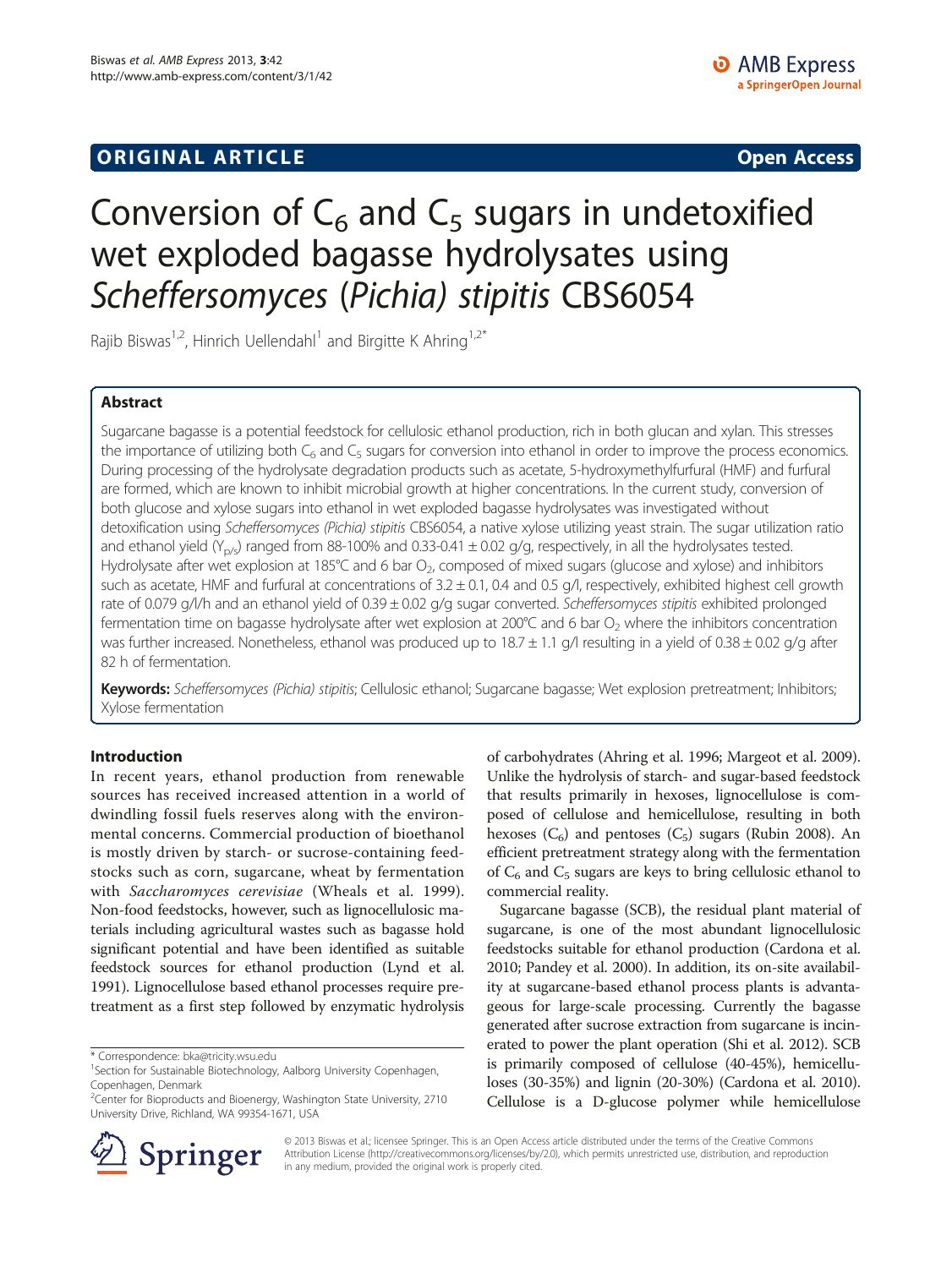predominantly consists of D-xylose, a five-carbon sugar (Girio et al. [2010;](#page-5-0) Jeffries et al. [2007](#page-6-0); Skoog and Hahn-Hägerdal [1990\)](#page-6-0). An appropriate pretreatment is essential for efficient enzymatic saccharification (Ahring et al. [1996\)](#page-5-0). Various pretreatment methods have shown the potential to disrupt the cell wall structure of SCB to facilitate the enzymatic hydrolysis of the polysaccharides (Cardona et al. [2010;](#page-5-0) Martin et al. [2007\)](#page-6-0). Wet explosion is a thermochemical pretreatment method, where biomass is treated at high temperature and pressure. Typically an oxidizing agent such as elemental oxygen or  $H_2O_2$  is added to help disrupt the cell wall structure, and solubilize hemicellulose and lignin. The process is terminated by sudden pressure release to a subsequent flash tank (Ahring and Munck [2006;](#page-5-0) Rana et al. [2012](#page-6-0)). In previous studies, the potential of wet explosion pretreatment of bagasse to facilitate saccharification at low enzyme dosage was demonstrated (Biswas et al. unpublished). The oxidative pretreatment strategy was found to improve the cellulose conversion to glucose in the subsequent enzymatic hydrolysis, as well as producing high xylose yields through solubilization of hemicellulose. However, during the processing of hydrolysate for subsequent microbial fermentation, degradation products such as acetate, 5 hydroxymethylfurfural (HMF), furfural will be formed to various degree known to inhibit the microbial growth and product yields at higher concentration (Bellido et al. [2011;](#page-5-0) Nigam [2001a;](#page-6-0) Palmqvist and Hahn-Hägerdal [2000\)](#page-6-0).

The importance of utilizing all hydrolyzed sugar monomers into ethanol for improving process economics is self-evident. Saccharomyces cerevisiae is the most commonly used yeast for industrial ethanol fermentation, only capable of glucose fermentation. Some naturally occurring yeast such as Scheffersomyces stipitis, Candida shehatae, and Pachysolen tannophilus are able to ferment both hexoses and pentoses to ethanol. Among the xylose fermenting yeasts, Scheffersomyces stipitis seems to be the most promising strain for industrial application due to its high ethanol yield. In addition, this organism is able to ferment most of the sugars glucose, xylose, mannose, galactose and cellobiose (Agbogbo and Coward-Kelly [2008\)](#page-5-0). However, previous studies have shown arabinose is only utilized by S. stipitis for cell growth but not for ethanol production (Nigam [2001b\)](#page-6-0). Furthermore, S. stipitis also has the natural ability to metabolize some of the sugar degradation compounds present in the hydrolysate after pretreatment (Almeida et al. [2008](#page-5-0); Wan et al. [2012\)](#page-6-0). The sensitivity of Scheffersomyces stipitis to inhibitors found in lignocellulose hydrolysate has been reported elsewhere (Bellido et al. [2011](#page-5-0); Delgenes et al. [1996](#page-5-0)).

Inhibitory compounds, such as acetic acid, HMF and furfural are produced in different concentrations depending on the pretreatment severity and can inhibit the growth of yeast cell and thus lower the yield and productivity of

ethanol fermentation. It was previously reported that prolonged incubation helps to acclimatize Scheffersomyces stipitis to these toxic compounds (Delgenes et al. [1996](#page-5-0)). In the present study, we investigated conversion of both hexose and pentose sugars in the enzymatic hydrolysates of wet exploded sugarcane bagasse without detoxification of the inhibitors to study cell growth and ethanol yields by S. stipitis CBS6054. We further compared the cell growth and yields using bagasse xylose hydrolysate containing only xylose with lower concentrations of the inhibitors. The kinetics of cell growth in the hydrolysates compared to synthetic media was also assessed.

## Materials and methods

### Yeast strain and inoculum preparation

S. stipitis CBS6054 was obtained from the American Type Culture Collection (ATCC) and was preserved at −80°C in the Bioproducts, Sciences and Engineering Laboratory (BSEL), Washington State University (WSU), USA. The organism was cultivated in a media previously described elsewhere (Agbogbo and Wenger [2006](#page-5-0), [2007\)](#page-5-0). A mixture of yeast extract, urea, peptone and xylose (YUPX) in the respective proportions of 1.7, 2.27, 6.65 and 20.0 g/l was filter sterilized (0.22 μm) and used as source of nutrient. 250 ml sterilized Erlenmeyer baffled flasks were used and inoculation was done aseptically. The inoculated medium was incubated in a shake incubator (The Lab Companion IS-971 (R/RF) Floor Model Incubated Shaker, GMI Inc., USA) at 30°C and agitation speed of 140 rpm for 48 h. Microaerobic conditions were maintained by using foam plugs on the Erlenmeyer flasks (Identi-Plugs<sup>®</sup>, Jaece Industries, Inc., NY). S. stipitis cells were harvested towards the end of the exponential growth phase by centrifugation at relative centrifugal force (RCF)  $3824 \times g$  for 10 minutes. The harvested cells were washed twice and resuspended in sterilized distilled water in the desired cell concentration and served as inoculum.

#### Wet explosion pretreatment

Wet explosion pretreatment was performed using the WSU pretreatment pilot plant for disrupting the lignocellulosic matrix and fractioning the lignin and hemicellulosic components as previously described (Rana et al. [2012](#page-6-0)). Sugarcane bagasse was added to the 10 l pretreatment reactor as wet slurry with 16% dry matter concentration, containing 640 g of oven dried bagasse and 3343 g of tap water. The reactor was hermetically closed, 6 bar of  $O_2$  was then purged into the reactor with the headspace of 6 l and the reactor was heated to the desired temperature. Reaction time was 10 minutes at the desired temperature and pressure. Three suitable pretreatment conditions were chosen based on preliminary results on enzymatic hydrolysis of wet exploded bagasse (Table [1](#page-2-0)). Higher enzyme efficiency and recovery of both glucose and xylose were obtained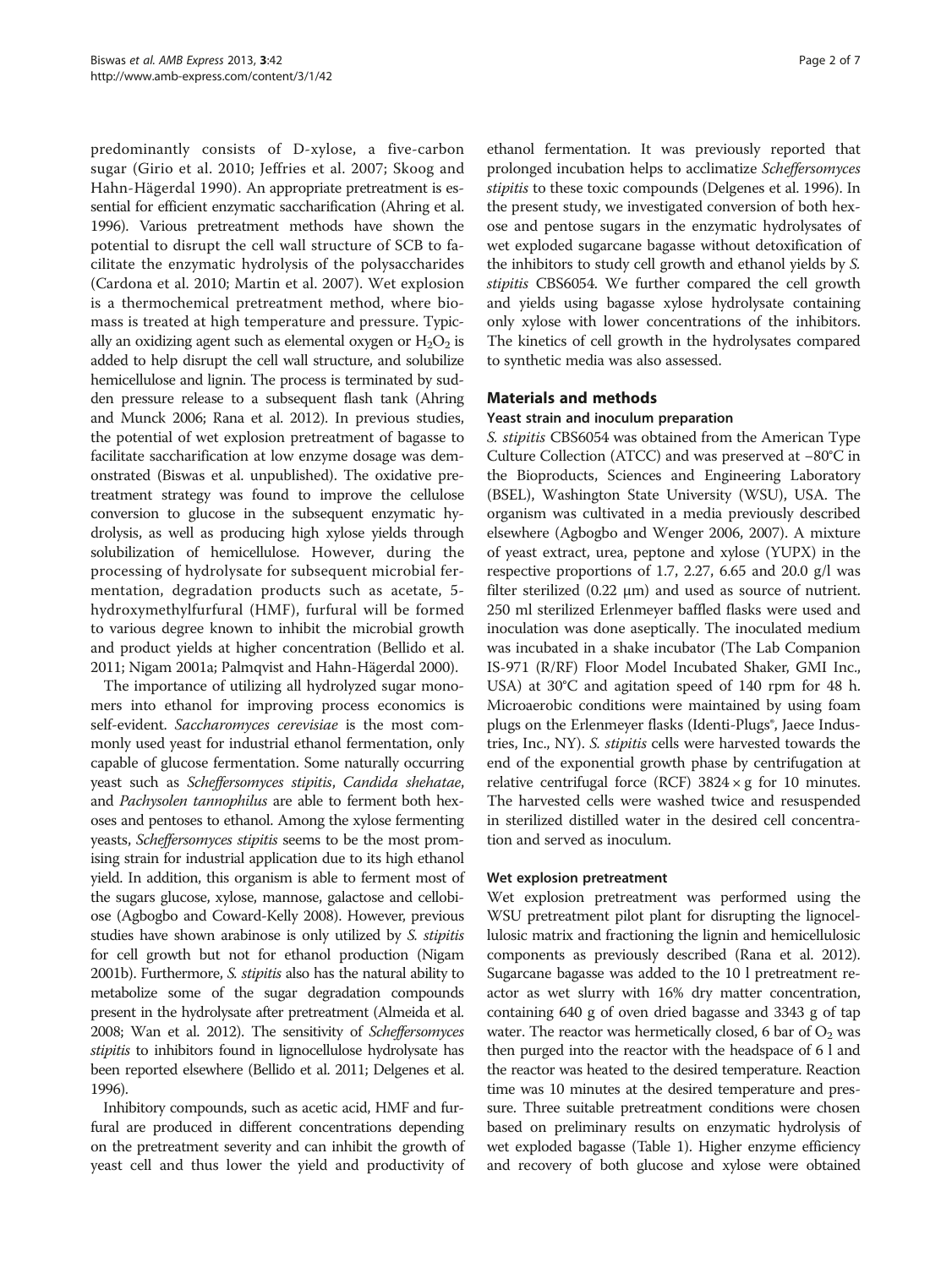<span id="page-2-0"></span>under condition B followed by condition C, while condition A was found suitable for especially xylose recovery and formation of inhibitors such as weak acid is minimal. Therefore, condition A was chosen for a control condition to obtain hydrolysate contained mostly xylose.

## Preparation of hydrolysate from wet exploded bagasse Xylose hydrolysate after SSF

A liquid fraction  $(A_x)$  containing mostly xylose as fermentable sugar was obtained after simultaneous saccharification and fermentation (SSF) of wet exploded bagasse at condition A (Tables 1 and [2](#page-3-0)). Saccharomyces cerevisiae was used for removing the fermentable glucose for an incubation period of 162 hours. Same enzyme loading of 12.4 mg enzyme protein  $(EP)/g$  cellulose at  $10.1 \pm 0.1\%$ dry matter was used for the SSF. Since only glucose is utilized by the strain, the remaining liquid fraction after the SSF contained mostly xylose as fermentable sugar. After the fermentation was completed, ethanol produced during SSF was removed by vacuum distillation and the liquid fraction rich in xylose  $(A_x)$  was separated for further use.

#### Hydrolysate with mixed sugars after enzymatic hydrolysis

After pretreatments under condition B and C (Table 1), enzymatic hydrolysis was carried out on the whole wet exploded material (slurry) without any solid–liquid separation. For saccharification, a mixture of the two commercial enzymes Cellic® CTec2 and Cellic® HTec2 (Novozymes, USA) were used in a ratio of 85:15 (%, v/v), respectively, with the enzyme loading of 12.4 enzyme protein (EP)/g cellulose at  $10.1 \pm 0.1\%$  dry matter. The enzyme protein (EP) content of Cellic® CTec2 and Cellic® HTec2 determined prior to enzymatic hydrolysis were  $279 \pm 8$  and  $251 \pm 12$  mg EP/ml, respectively. Enzymatic hydrolysate  $B_{GX}$  and  $C_{GX}$  were obtained from enzymatic hydrolysis of the pretreated samples under condition B and C, respectively (Table [2\)](#page-3-0). Hydrolysates were always filter sterilized (0.2 μm, Millipore, USA) prior to inoculation.

Shake flask fermentation Shake flask fermentation was conducted in duplicates with the hydrolysates (Table [2](#page-3-0)) under same conditions as previously described. Filter sterilized synthetic medium  $S_{GX}$ ,  $S_G$  and  $S_X$  were prepared using commercial sugar(s) (Fisher Chemical, USA) contained

Table 1 Wet explosion pretreatment conditions applied on sugarcane bagasse with a treatment time of 10 minutes

|              | Pretreatment Temperature,<br>°C | O <sub>2</sub><br>used<br>(bar) | рH        |      | Dry matter,%          |       |
|--------------|---------------------------------|---------------------------------|-----------|------|-----------------------|-------|
|              |                                 |                                 |           |      | Initial Final Initial | Final |
| A            | 170                             | 6                               | 5.85 3.12 |      | 16.0                  | 155   |
| <sup>B</sup> | 185                             | 6                               | 585       | 3.05 | 160                   | 16.2  |
|              | 200                             | 6                               | 585       | 293  | 16.0                  | 14.0  |

glucose + xylose, glucose and xylose, respectively, with the concentration as depicted in Table [2](#page-3-0). Erlenmeyer baffled flasks were used with a volume of 50 ml. Adjustment of pH to  $6.0 \pm 0.5$  was performed for hydrolysates with 1 M NaOH whenever this was needed to ensure a pH of at least 6.0. Each flask contained 30 ml of hydrolysate or sugars solution (glucose and/or xylose in DI water), 1 ml of nutrient solution and 1 ml of inoculum (initial cell concentration 1 g/l). Nutrient solution was prepared by dissolving 4.25 g of yeast extract, 5.68 g of urea and 16.40 g of peptone in 23.68 ml of water to reach a volume of 50 ml. All fermentation flasks were supplemented with sufficient carbon sources (i.e., hydrolysate or commercial sugar) and nutrients to produce equivalent amount of cell mass and to exhibit similar growth rates under the favorable conditions ensured. The flasks were incubated for 106 hours except for hydrolysate  $C_{\text{GX}}$  which was incubated for 174 hours. 2 ml of sample was withdrawn after 0, 6, 12, 24, 36, 48, 58, 82, 106 and 174 hours (in case of hydrolysate  $C_{\text{GX}}$ ) for analysis of sugar and inhibitor concentrations, cell concentration and pH.

Analytical methods Cell concentrations were determined by optical density (OD) measurement of the cells using spectrophotometer (Jenway 6405 UV/Visible, NJ, USA) system at 600 nm  $(1 OD = 0.17 g/l$  of dry cells). Glucose, xylose, arabinose, acetic acid, ethanol, HMF and furfural were quantified by HPLC on an Aminex HPX-87H column (Bio-Rad, Hercules, USA) at 60°C with 4 mM  $H<sub>2</sub>SO<sub>4</sub>$  as an eluent with a flow rate of 0.6 ml/min. HPLC was equipped with refractive index and UV visible detector. All samples were filtered through a 0.45 μm PTFE membrane (Acrodisc® Syringe Filters, 13 mm, Pall® Life Sciences, USA) prior to HPLC analysis. The pH was monitored using InLab® Micro combination pH electrode (precision  $\pm$  0.001 pH).

### Results

### Effects of inhibitors on sugar utilization and ethanol yields

The main parameters measured for the fermentation by Scheffersomyces stipitis CBS6054 on the different hydrolysates and control media are displayed in Table [3.](#page-3-0) Sugar utilization, ethanol yield, inhibitor concentration, pH and growth kinetics of hydrolysates  $B_{GX}$  and  $C_{GX}$  are presented in Figures [1](#page-4-0) and [2](#page-4-0), respectively.

The sugar utilization ratio and ethanol yield  $(Y_{p/s})$ ranged from  $88-100\%$  and  $0.33-0.41 \pm 0.02$  g/g, respectively, in all the hydrolysates and controls tested. The ethanol yields  $(Y_{p/s})$  of hydrolysate  $A_X$ ,  $B_{GX}$  and  $C_{GX}$  were  $0.41 \pm 0.02$ ,  $0.39 \pm 0.02$  and  $0.38 \pm 0.02$  g/g, respectively. Ethanol yields were higher when using hydrolysates after pretreatment than control substrates, i.e., commercial sugars (Table [3\)](#page-3-0).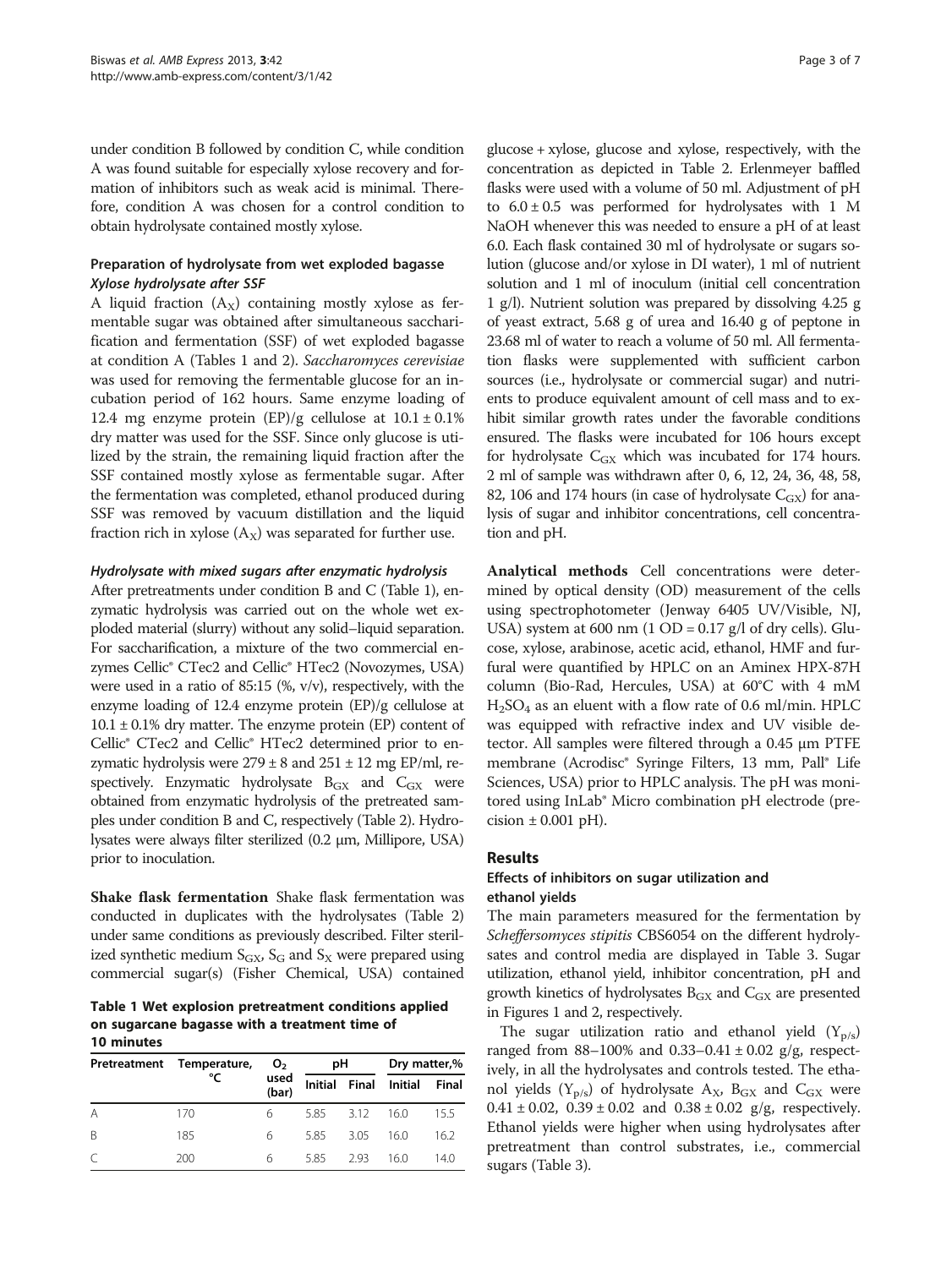<span id="page-3-0"></span>Table 2 Composition (g/l) of the substrates used for fermentation by Scheffersomyces (Pichia) stipitis

| <b>Substrate</b>      |              | Initial sugar<br>concentration | Initial inhibitor<br>concentration |             |               |  |
|-----------------------|--------------|--------------------------------|------------------------------------|-------------|---------------|--|
|                       | Glucose      | Xylose                         | Acetic<br>acid                     | <b>HMF</b>  | Furfural      |  |
| $A_X^a$               | 0.0          | $14.7 \pm 0.0$                 | $1.0 + 0.0$                        | $1.2 + 0.0$ | $0.4 \pm 0.0$ |  |
| $B_{\text{GX}}^b$     | $17.3 + 0.5$ | $9.6 + 0.2$                    | $3.2 + 0.1$                        | $0.4 + 0.0$ | $0.5 + 0.0$   |  |
| ${C_{GX}}^c$          | $42.8 + 0.8$ | $6.3 + 0.0$                    | $6.9 + 0.1$                        | $1.2 + 0.0$ | $0.8 \pm 0.0$ |  |
| $S_{\text{GX}}^{\ d}$ | $6.1 + 0.0$  | $15.2 + 0.0$                   | 0.0                                | 0.0         | 0.0           |  |
| $S_G^d$               | $27.2 + 0.5$ | 0.0                            | 0.0                                | 0.0         | 0.0           |  |
| $S_X^{\ d}$           | 0.0          | $25.6 + 0.4$                   | 0.0                                | 0.0         | 0.0           |  |

 $a$  hydrolysate after pretreatment at condition A and the simultaneous saccharification and fermentation (SSF) using Saccharomyces cerevisiae.  $<sup>b</sup>$  hydrolysate after pretreatment at condition B and enzymatic hydrolysis.</sup>  $c$  hydrolysate after pretreatment at condition C and enzymatic hydrolysis. <sup>d</sup> respective commercial sugar (granular powder) was used as control substrate, Fisher Chemical, USA.

The fermentation of xylose alone, after pretreatment at condition A (170°C, 6 bar  $O_2$ ) and SSF, took 58 h to convert 100% sugar (Table 3), which is longer than that of mixed sugars in the hydrolysate  $B_{GX}$  after pretreatment condition B (185°C, 6 bar  $O_2$ ), which took 36 h (Figure [1A](#page-4-0)). Both glucose and xylose were converted for the hydrolysates  $B_{GX}$ and CGX obtained after the pretreatment and enzymatic hydrolysis of SCB, containing inhibitors in comparatively higher concentrations among others. Fermentation of enzymatic hydrolysate  $C_{GX}$  after pretreatment at condition  $C$ (200°C, 6 bar  $O_2$ ) resulted in a prolonged fermentation time of 82 h with initial lag phase of 12 h (Figure [2](#page-4-0)A). The delay in sugar conversion is likely due to the presence of inhibitors such as acetate, HMF and furfural at the concentrations of  $6.9 \pm 0.1$ , 1.2 and 0.8 g/l, respectively. Nonetheless, ethanol concentration was found to be  $18.7 \pm 1.1$  g/l after 82 h of incubation. While S. *stipitis* adapted to the inhibitors, the fermentation was completed with an ethanol yield of  $0.38 \pm 0.02$  g/g at 82 h. Although the utilization of sugars was limited to 88% within this time, sugar conversion was found to be 95% after 174 h of fermentation.

Taking into consideration that no detoxification was performed except the adjustment of pH with NaOH to  $6.0 \pm 0.5$ , it was found that the fermentation was only inhibited in bagasse hydrolysate C<sub>GX</sub> after pretreatment at condition C (200°C, 6 bar  $O_2$ ). Acetic acid was converted in all fermentation experiments especially with hydrolysate  $B_{\text{GX}}$  and  $C_{\text{GX}}$  resulting an increase in pH (Agbogbo and Wenger [2007\)](#page-5-0). After 82 h of fermentation, 100% acetic acid was metabolized in hydrolysate  $B_{GX}$  (Figure [1B](#page-4-0)). Hence, for the hydrolysate  $C_{\text{GX}}$ , it took 174 h to bring the acetic acid concentration to 1.3 g/l from  $6.9 \pm 0.1$  g/l (Figure [2B](#page-4-0)). Moreover, both HMF and furfural were utilized by S. stipitis CBS6054 within the first 12 hours of fermentation for hydrolysate  $B_{\text{GX}}$  and  $C_{\text{GX}}$ .

#### Effects of inhibitors on cell growth

When comparing the growth kinetics of Scheffersomyces stipitis CBS6054 in Figures [1C](#page-4-0) and [2C](#page-4-0), the initial cell concentration of 1 g/l increased for all hydrolysates and grew to various final cell concentrations on the different hydrolysate medium. The highest amount of cell mass (g/l) produced in mixed sugars hydrolysate  $B_{GX}$  after 106 h of incubation was  $4.02 \pm 0.02$ , while  $3.34 \pm 0.02$  and  $3.52 \pm$ 0.09 in hydrolysate  $A_X$  and hydrolysate  $C_{GX}$ , respectively (Table 3).

Cell mass production was higher in all hydrolysates than found in synthetic medium ( $S_{GX}$ ,  $S_G$  and  $S_X$ ). Exponential growth was observed for hydrolysate  $A_X$  and  $B_{GX}$ (Figure [1C](#page-4-0)) during the initial 48 h without any noticeable lag phase. Cell mass in hydrolysate  $A_X$  and  $B_{GX}$  after 48 h were measured to 2.81 and 3.52 g/l, respectively. On the other hand, no cell growth was observed in hydrolysate  $C_{\text{GX}}$  within the first 12 h (Figure [2C](#page-4-0)).

The highest cell growth rate of 0.079 g/l/h was found in hydrolysate  $B_{GX}$  followed by 0.064 g/l/h in synthetic media  $S_G$  (Table 3). Acetic acid concentrations in the hydrolysates  $A_X$ ,  $B_{GX}$  and  $C_{GX}$  were 1.0 ± 0.0, 3.2 ± 0.1 and 6.9 ± 0.1 g/l, respectively (Table 2).

### **Discussion**

To realize the industrial ethanol production from hydrolysis of pretreated lignocellulose, it is essential to obtain strains capable of converting all the major sugars as well as

Table 3 Summaries of fermentation results at highest ethanol concentration time points using Scheffersomyces (Pichia) stipitis

| Substrate       | Fermentation time.<br>(f)h | Ethanol,<br>g/l | Sugar utilized,<br>$\%$ | $Y_{p/s}$ , g/g | Cell growth rate,<br>q/1/h | Cell mass,<br>$q/l$ at $(f)h$ | g/l at 106 h  | pH at (f)h    |
|-----------------|----------------------------|-----------------|-------------------------|-----------------|----------------------------|-------------------------------|---------------|---------------|
| $A_X$           | 58                         | $6.1 \pm 0.0$   | $100 + 0.0$             | $0.41 + 0.02$   | 0.043                      | $2.81 + 0.02$                 | $3.34 + 0.02$ | $5.5 \pm 0.0$ |
| $B_{\text{GX}}$ | 36                         | $10.4 \pm 0.2$  | $100 + 0.0$             | $0.39 + 0.02$   | 0.079                      | $3.31 \pm 0.00$               | $4.02 + 0.02$ | $6.7 \pm 0.0$ |
| $C_{GX}$        | 82                         | $18.7 + 1.1$    | $88 + 0.0$              | $0.38 + 0.02$   | 0.049                      | $3.16 + 0.00$                 | $3.52 + 0.09$ | $6.2 \pm 0.0$ |
| $S_{GX}$        | 76                         | $8.2 + 0.0$     | $100 + 0.0$             | $0.39 + 0.00$   | 0.045                      | $7.48 + 0.00$                 | $2.69 + 0.00$ | $6.6 \pm 0.0$ |
| $S_G$           | 36                         | $10.1 + 0.1$    | $99 + 0.8$              | $0.37 + 0.00$   | 0.064                      | $2.33 + 0.05$                 | $2.72 + 0.04$ | $6.0 \pm 0.3$ |
| $S_{\rm X}$     | 82                         | $8.5 \pm 0.2$   | $100 + 0.0$             | $0.33 + 0.01$   | 0.051                      | $2.81 \pm 0.03$               | $2.94 + 0.05$ | $5.3 \pm 0.1$ |

 $*$  Yp/s = ethanol yield coefficient, was calculated as the grams of ethanol produced per grams of sugar converted.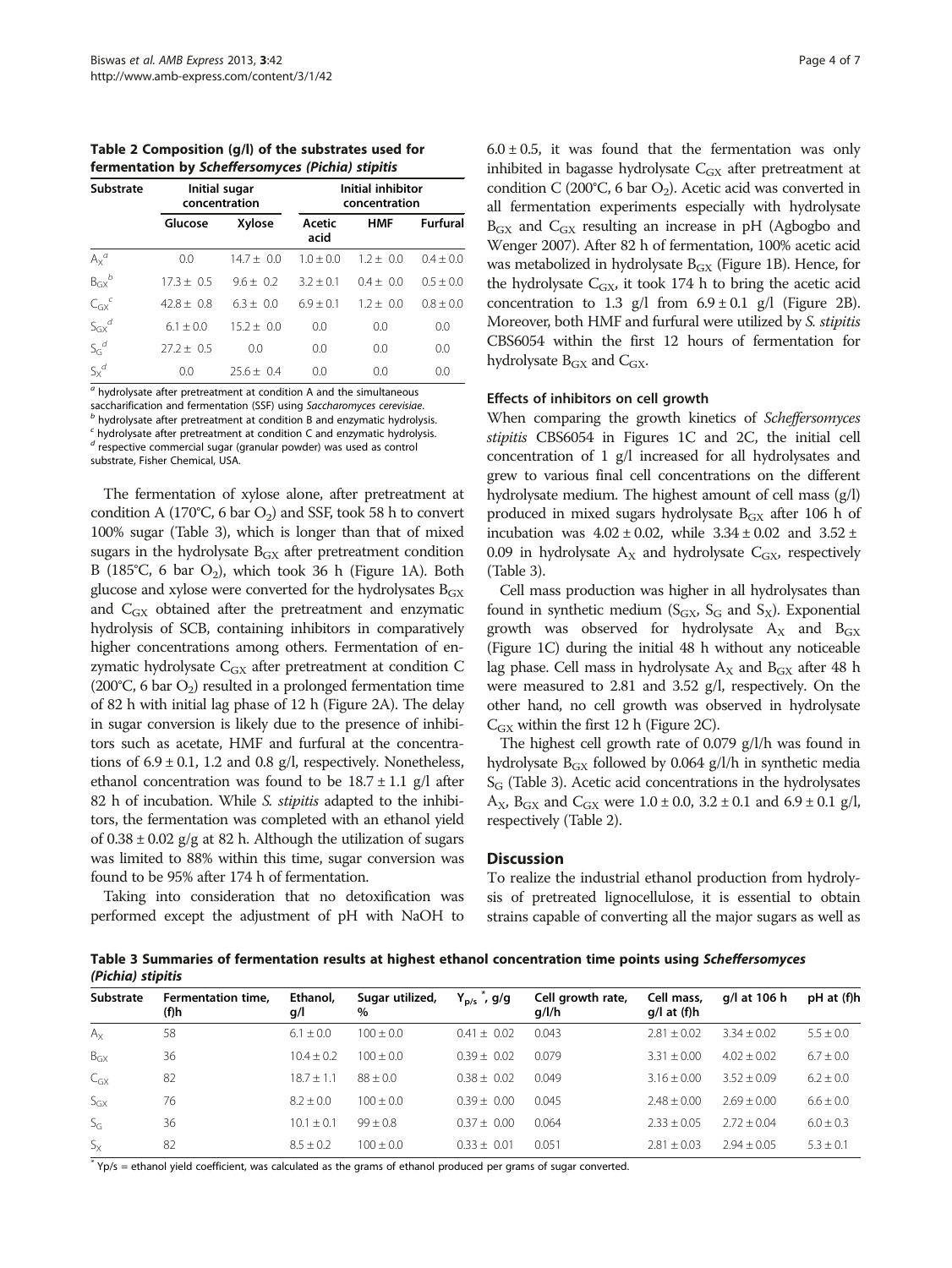<span id="page-4-0"></span>

being able to cope with the inhibitors present as sugar degradation product in the hydrolysate. Our present work demonstrates that the native strain Scheffersomyces (Pichia) stipitis CBS6054 is suitable for ethanol fermentation of both glucose and xylose present in hydrolysates of wet exploded bagasse without the need for detoxification, achieving substantial ethanol yields. The ethanol yield from xylose in the hydrolysate after pretreatment at 170°C with 6 bar  $O_2$  and SSF was  $0.41 \pm 0.02$  g/g while a yield of  $0.39 \pm 0.02$  g/g was achieved for the fermentation of glucose and xylose in the hydrolysate after pretreatment at 185°C with 6 bar  $O_2$  and enzymatic hydrolysis of wet exploded bagasse. The yields are in agreement with the results found in corn stover hemicellulose hydrolysate with similar inhibitor concentrations using Scheffersomyces (Pichia) stipitis CBS6054 (Agbogbo and Wenger [2007](#page-5-0)). Our results are comparable



to those observed with adapted S. stipitis strains (Nigam [2001a](#page-6-0),[b\)](#page-6-0). The utilization of glucose was more rapid than for xylose in the different hydrolysates. This similar observation in assimilation of sugars has been reported elsewhere (Agbogbo and Wenger [2007;](#page-5-0) Bellido et al. [2011](#page-5-0); Nigam [2001a](#page-6-0)). In the presence of both glucose and xylose  $(B_{GX}, C_{GX})$ , conversion of glucose started prior to xylose conversion. In mixed substrate fermentation, significant xylose utilization is initiated by Scheffersomyces (Pichia) stipites once glucose concentration in the medium is below 20 g/l (Agbogbo et al. [2006\)](#page-5-0).

Conversion of glucose and xylose was not completely inhibited for the hydrolysates  $B_{GX}$  and  $C_{GX}$ , in the presence of known inhibitors such as acetate, HMF and furfural. Our study shows that the favorable growth condition for cell mass production is likely due to the mixed sugars, where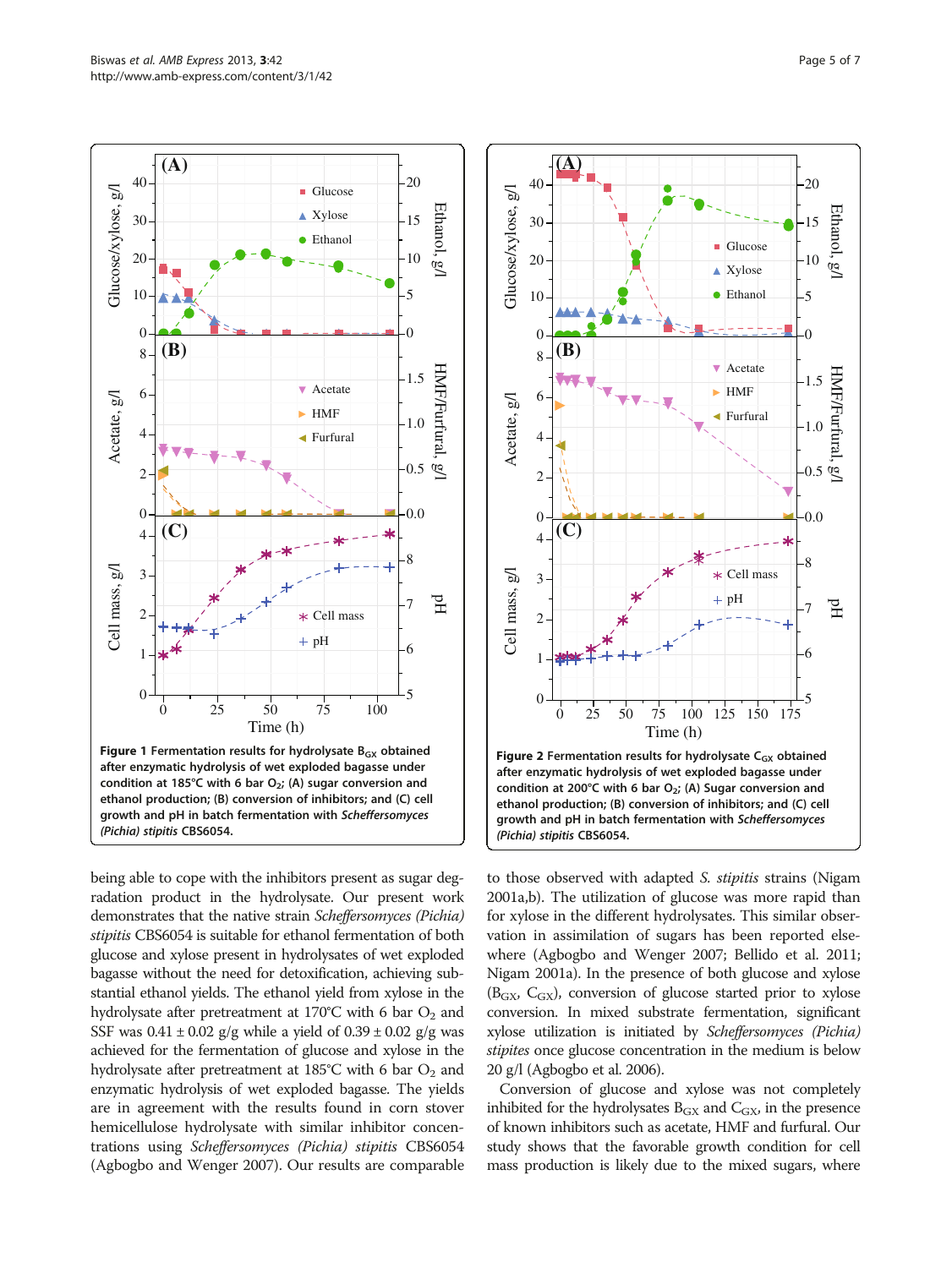<span id="page-5-0"></span>glucose is converted more readily than xylose. Our results compare favorably with previous reports on fermentation of sugarcane bagasse hydrolysate (Rudolf et al. [2008](#page-6-0)). In contrast, Bellido et al. (2011) found that xylose was not utilized in 168 h of fermentation experiments using Scheffersomyces (Pichia) stipitis DSM3651 on filtered hydrolysate of steam exploded wheat straw using the whole slurry with acetate, HMF and furfural concentrations at 1.52, 0.05 and 0.14 g/l, respectively. Acetic acid is released from the esterified form of arabinoxylans during the processing of lignocellulose hydrolysate. The cleavage of the acetyl group occurs when lignocellulose undergoes high temperature, oxidation treatment and even in enzymatic hydrolysis process we further see a liberation of acetic acid. Previous studies showed the yeast cell growth is inhibited at an acetic acid concentration of about 2–5 g/l (Bellido et al. 2011; Nigam [2001a\)](#page-6-0). Acetic acid is a weak acid having high pKa value of 4.75 (25°C) at zero ionic strength. pKa value refers to the pH value at which buffering capacity of the acid is highest and the concentration of dissociated and undissociated form of the acid are equal (Palmqvist and Hahn-Hägerdal [2000](#page-6-0)). The risk of inhibition due to liposoluble diffusion of undissociated weak acid across the plasma membrane can be reduced by increasing the pH (Palmqvist and Hahn-Hägerdal [2000](#page-6-0)). Therefore, favorable pH for the fermentation of the hydrolysates containing acetic acid will be between 5.5 and 6.5. Our study suggests that acetic acid can be utilized by S. stipitis as a substrate at a lower concentration that may not be inhibitory for cell growth at starting pH between 6.0 and 6.5. A similar observation of acetic acid conversion by Scheffersomyces (Pichia) stipitis was also reported (Agbogbo and Wenger 2007) during fermentation of corn stover hydrolysate. The product formed from acetic acid metabolism by S. stipitis CBS6054 is unknown. HMF and furfural are produced during the processing of hydrolysate, by degradation of hexose and pentose sugars, respectively. Apparently, the tested concentration levels of HMF and furfural were not affecting the fermentation and growth of S. stipitis CBS6054. Yeasts including S. stipitis can metabolize furfural to furfuryl alcohol and the enzyme NADH- dependent yeast alcohol dehydrogenase (ADH) is responsible for the reduction (Huang et al. 2009). In the present investigation, HMF and furfural were completely metabolized by the strain before significant utilization of sugars started. This was also previously reported by others (Almeida et al. 2008; Wan et al. [2012](#page-6-0)) and indicates that *S. stipitis* CBS6054 is readily capable of converting HMF and furfural in the tested lignocellulose hydrolysate from sugarcane bagasse. Cell growth was highest (0.079 g/l/h) in hydrolysate containing mixed sugars and inhibitors such as acetate, HMF and furfural at concentrations of  $3.2 \pm 0.1$ , 0.4 and 0.5 g/l, respectively, indicating that the processing of bagasse

hydrolysate under this condition will not inhibit the growth of S. stipitis.

A lag phase of 12 hours is observed in the fermentation of  $C_{GX}$  hydrolysate. This lag phase is possibly due to a higher concentration of inhibitor in hydrolysate  $C_{GX}$  such as acetate  $(6.9 \pm 0.1 \text{ g/l})$ , HMF  $(1.2 \text{ g/l})$  and furfural  $(0.8 \text{ g/l})$ . Similar observation was also reported by others (Agbogbo and Wenger 2007; Sreenath and Jeffries [2000](#page-6-0)). Although S. stipitis exhibited prolonged fermentation time for the hydrolysate processed at 200°C with 6 bar  $O_2$  containing the inhibitors at higher concentration, ethanol concentration up to  $18.7 \pm 1.1$  g/l was obtained with an ethanol yield of  $0.38 \pm 0.02$  g/g after 82 h. However, after adaptation to the hydrolysate  $C_{GX}$  within 12 h, exponential growth was observed. The performance was significantly improved shortly after 12 h of incubation. This lag phase can be overcome in a continuous process using initial high cell density and also by recycling the cells adapted to the inhibitors (Bellido et al. 2011).

#### Competing interests

The authors declare that they have no competing interests.

#### Acknowledgment

The authors would like to express gratitude to the Strategic Research Council for support to the Biorefinery project which has funded this work. We further thank Jens Iversen for technical input for the fermentation.

#### Received: 6 May 2013 Accepted: 20 July 2013 Published: 29 July 2013

#### References

- Agbogbo F, Coward-Kelly G (2008) Cellulosic ethanol production using the naturally occurring xylose-fermenting yeast, Pichia stipitis. Biotechnol Lett 30:1515–1524
- Agbogbo F, Wenger K (2006) Effect of pretreatment chemicals on xylose fermentation by Pichia stipitis. Biotechnol Lett 28:2065–2069
- Agbogbo F, Wenger K (2007) Production of ethanol from corn stover hemicellulose hydrolyzate using Pichia stipitis. J Ind Microbiol Biot 34:723–727
- Agbogbo FK, Coward-Kelly G, Torry-Smith M, Wenger KS (2006) Fermentation of glucose/xylose mixtures using Pichia stipitis. Process Biochem 41:2333–2336 Ahring B, Munck J (2006) Method for treating biomass and organic waste with
- the purpose of generating desired biologically based products. Patent. WO 2006/032282 A1
- Ahring B, Jensen K, Nielsen P, Bjerre A, Schmidt A (1996) Pretreatment of wheat straw and conversion of xylose and xylan to ethanol by thermophilic anaerobic bacteria. Bioresource Technol 58:107–113
- Almeida J, Modig T, Röder A, Lidén G, Gorwa-Grauslund M (2008) Pichia stipitis xylose reductase helps detoxifying lignocellulosic hydrolysate by reducing 5 hydroxymethyl-furfural (HMF). Biotechnol Biofuels 1:12
- Bellido C, Bolado S, Coca M, Lucas S, González-Benito G, García-Cubero MT (2011) Effect of inhibitors formed during wheat straw pretreatment on ethanol fermentation by Pichia stipitis. Bioresource Technol 102:10,868–10,874
- Cardona C, Quintero J, Paz I (2010) Production of bioethanol from sugarcane bagasse: status and perspectives. Bioresource Technol 101:4754–4766
- Delgenes J, Moletta R, Navarro J (1996) Effects of lignocellulose degradation products on ethanol fermentations of glucose and xylose by Saccharomyces cerevisiae, Zymomonas mobilis, Pichia stipitis, and Candida shehatae. Enzyme Microb Tech 19:220–225
- Girio F, Fonseca C, Carvalheiro F, Duarte L, Marques S, Bogel-Lukasik R (2010) Hemicelluloses for fuel ethanol: a review. Bioresource Technol 101:4775–4800
- Huang C, Lin T, Guo G, Hwang W (2009) Enhanced ethanol production by fermentation of rice straw hydrolysate without detoxification using a newly adapted strain of pichia stipitis. Bioresource Technol 100:3914–3920